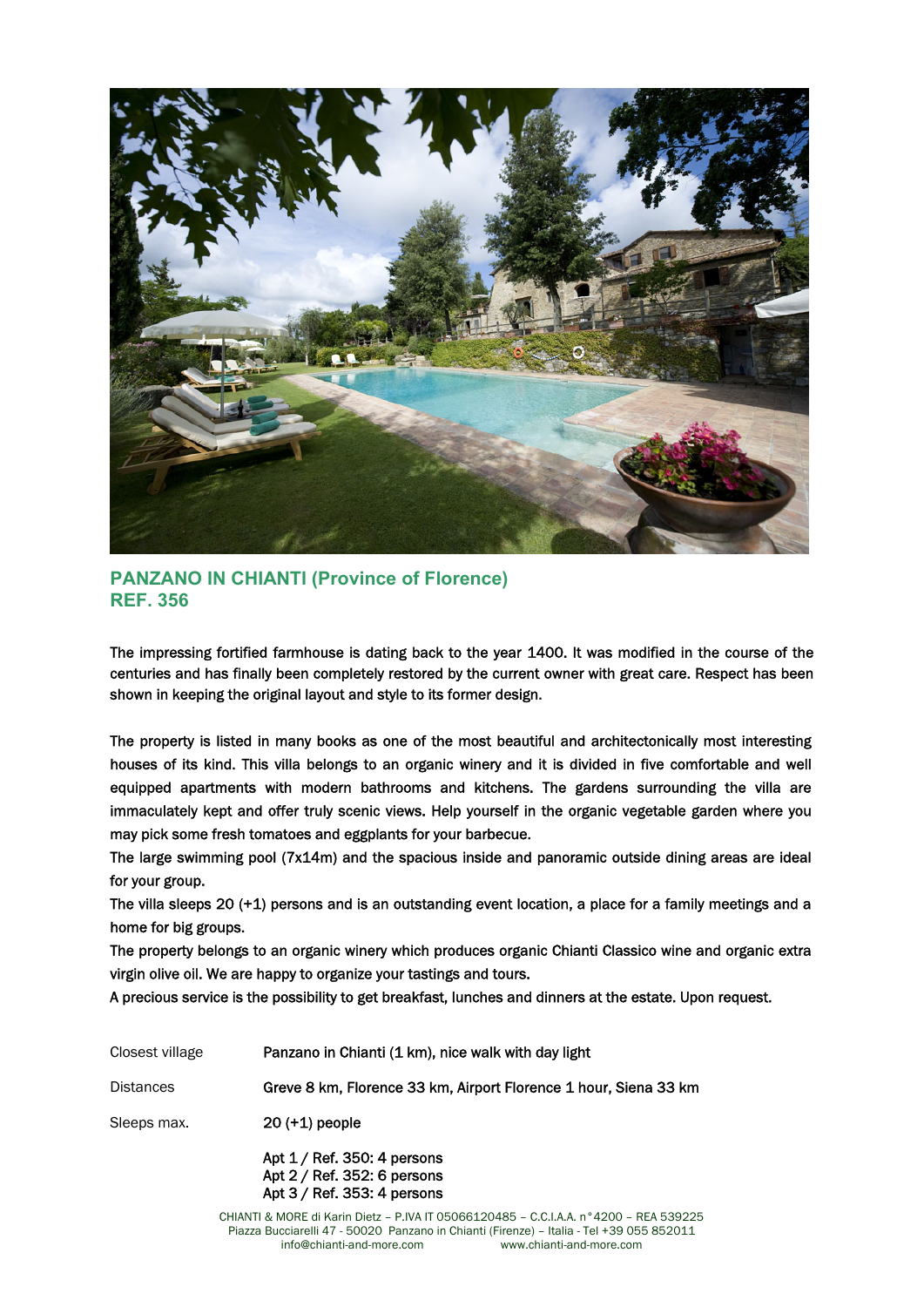|                                                   | Apt $4/$ Ref. 354: 6 persons<br>Apt 5 / Ref. 355: 2 persons<br>Total 20 persons (+1)                                                                                                                                                                                                                                                                                                                                                                                      |
|---------------------------------------------------|---------------------------------------------------------------------------------------------------------------------------------------------------------------------------------------------------------------------------------------------------------------------------------------------------------------------------------------------------------------------------------------------------------------------------------------------------------------------------|
| Bedrooms:                                         | Total 10 bedrooms<br>Apt 1 / Ref. 350: 2 bedrooms<br>Apt 2 / Ref. 352: 3 bedrooms (of which one accessible over a steep staircase)<br>Apt 3 / Ref. 353: 2 bedrooms<br>Apt $4/$ Ref. 354: 2 bedrooms<br>Apt 5 / Ref. 355: 1 bedroom                                                                                                                                                                                                                                        |
| <b>Bathrooms</b>                                  | Total 10 bathrooms - completely new<br>Apt 1 / Ref. 350: 2 bathrooms of which 1 with shower and tub, 1 with shower<br>Apt 2 / Ref. 352: 3 bathrooms of which two with shower, one with tub<br>Apt 3 / Ref. 353: 2 bathrooms each with shower<br>Apt 4 / Ref. 354: 2 bathrooms each with shower<br>Apt 5 / Ref. 355: 1 bathroom with shower                                                                                                                                |
| Interior space                                    | About sqm 490                                                                                                                                                                                                                                                                                                                                                                                                                                                             |
| Interiors                                         | Apartment 1:<br>access from the courtyard, very spacious and panoramic living room with traditional<br>fire place (closed for safety reasons) and dining area, spacious kitchen, double<br>bedroom with ensuite bathroom with shower, bathroom with tub and shower, very<br>large and impressing suite with sitting area and double bed (exit to the garden)<br>Sitting and reading room                                                                                  |
|                                                   | <b>Apartment 2:</b><br>Living / dining room with big fireplace (closed for safety reasons); double bedroom,<br>2 bathrooms with shower, double bedroom with ensuite bathroom with tub; well<br>equipped kitchen; a wooden staircase goes up to the third bedroom located in the<br>old tower; this apartment enjoys a very special view from its own terrace and shows<br>much of the original stone walls. Wood beamed ceilings and typical Tuscan<br>terracotta floors. |
|                                                   | <b>Apartment 3:</b><br>Well equipped kitchen, living and dining area with fire place (closed for safety<br>reasons), a wooden staircase goes up to a little gallery for relaxation and reading;<br>Double room with exit to the terrace and ensuite bathroom with shower, second<br>double bedroom with a wooden staircase which goes up to the ensuite bathroom<br>with shower                                                                                           |
|                                                   | <b>Apartment 4:</b><br>Access to the apartment from the historical courtyard, wooden stairs lead up to the<br>apartment<br>Kitchen, at the left there is an open arch which leads to the living room with<br>fireplace (closed for safety reasons), dining area, panoramic double bedroom with<br>ensuite bathroom (shower)<br>double bedroom with ensuite bathroom                                                                                                       |
|                                                   | Apartment 5:<br>Access to the apartment from the historical courtyard<br>Sitting area, small kitchen / dining area, bedroom, bathroom (shower)                                                                                                                                                                                                                                                                                                                            |
| Patio and Garden                                  | Five furnished terraces - one for each apartment, one spacious outside dining area<br>for big groups, vegetable garden, lawns (ideal also for children)                                                                                                                                                                                                                                                                                                                   |
| Swimming Pool<br><b>Views</b><br>Location<br>Pets | Yes (14 x 7 m), furnished pool area with sunbeds for all guests<br>Open from 1st May to 20th October from 8.30 h to 7 pm, depth 1,50 m<br>Exceptional, on vineyards, olive groves and the rolling Tuscan hills<br>Private<br>no                                                                                                                                                                                                                                           |
|                                                   | D IVA IT OF OCCA OO A OF<br>$0.0111 \times 0.0000$<br>DEA EQOOOE                                                                                                                                                                                                                                                                                                                                                                                                          |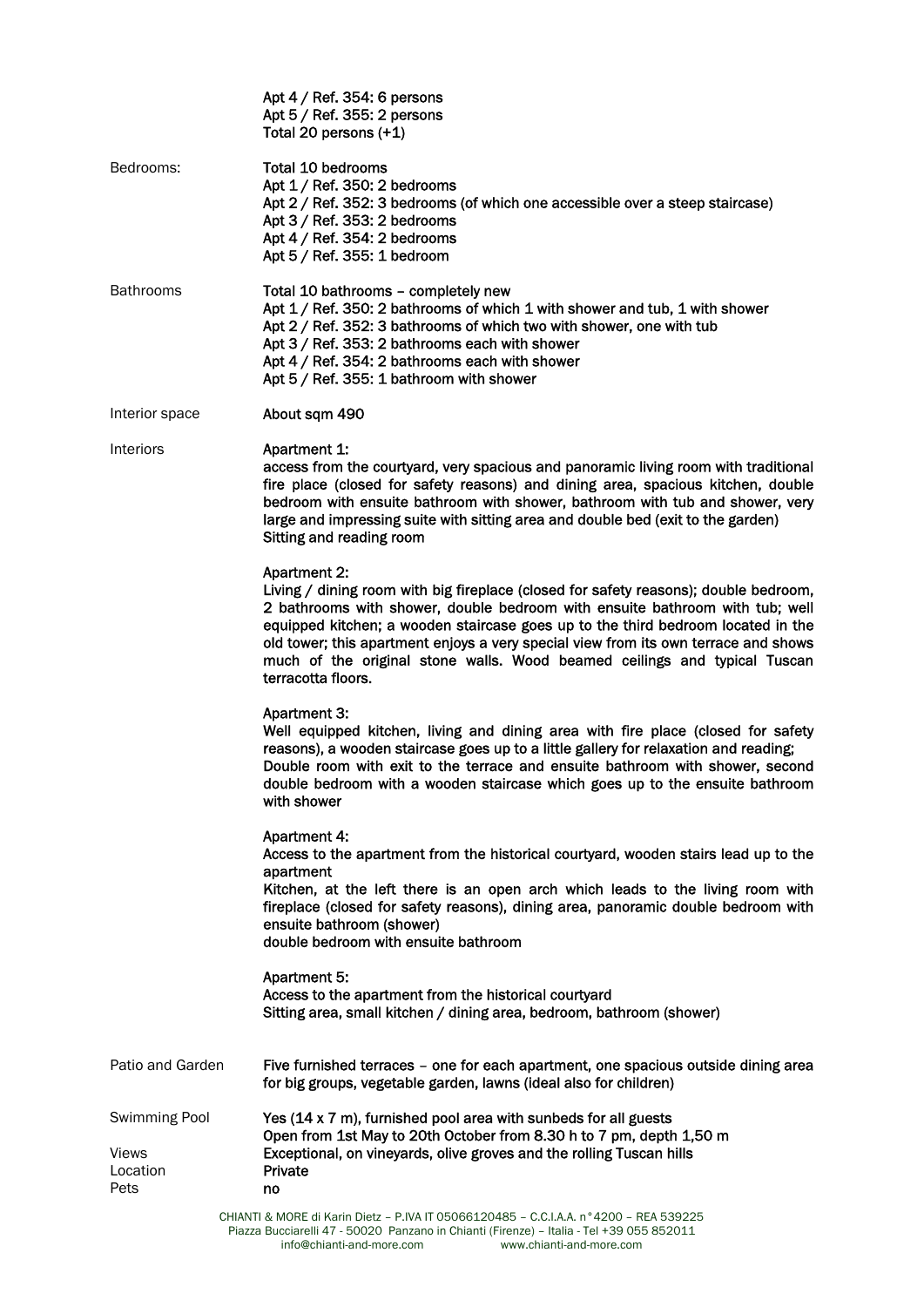| Parking lot<br>Kitchen equipment | Yes<br>Each of the five kitchens equipped with refrigerator with freezer, dish washer, oven,<br>stove top, American coffee machine, tea kettle, toaster, Italian coffee maker Moka                                                                                                                                                                                                                                                            |
|----------------------------------|-----------------------------------------------------------------------------------------------------------------------------------------------------------------------------------------------------------------------------------------------------------------------------------------------------------------------------------------------------------------------------------------------------------------------------------------------|
| Washing machine                  | Yes, laundry service from 8.30 am to 10.30 am (the maid picks up your laundry),<br>iron and ironing board in each apartment                                                                                                                                                                                                                                                                                                                   |
| Internet                         | wifi                                                                                                                                                                                                                                                                                                                                                                                                                                          |
| TV<br><b>DVD</b>                 | Yes (satellite) with four channels in each apartment except for apt 5<br>Yes in each apartment                                                                                                                                                                                                                                                                                                                                                |
| CD-Player                        | Yes in each apartment and radios                                                                                                                                                                                                                                                                                                                                                                                                              |
| <b>BBQ</b>                       | Charcoal BBQ in the garden                                                                                                                                                                                                                                                                                                                                                                                                                    |
| Weekly rates<br>Villa            | Exclusive rent of the villa for groups, families, retreats, events of different kind:                                                                                                                                                                                                                                                                                                                                                         |
|                                  | 3 April to 10 April 2022 Euro 11.875.-<br>11 April to 22 May 2022 Euro 11.000 .-                                                                                                                                                                                                                                                                                                                                                              |
|                                  | 23 May to 25 June 2022 Euro 11.875.-                                                                                                                                                                                                                                                                                                                                                                                                          |
|                                  | 26 June to 18 September 2022 Euro 12.000 .-<br>19 September to 16 October 2022 Euro 11.875.-                                                                                                                                                                                                                                                                                                                                                  |
|                                  | 17 October to 6 November 2022 Euro 11.000 .-                                                                                                                                                                                                                                                                                                                                                                                                  |
| Inclusive                        | Electricity, use of swimming pool, wifi<br>HEATING: independent heating system in each apartment (GPL gas). Reasonable                                                                                                                                                                                                                                                                                                                        |
|                                  | usage of the heating is included in the rental price.<br>CLEANING: 1 week stay: cleaning of the apartments is every other day $+$ mid week                                                                                                                                                                                                                                                                                                    |
|                                  | change of bathroom towels.<br>SUPPLIES: We provide a few supplies to get you started. The kitchen will include                                                                                                                                                                                                                                                                                                                                |
|                                  | some washing up liquid, a sponge and dish washer liquid soap<br>USEFUL ITEMS: 1 Hairdryer, 1 iron and iron-board are provided in each apartment of                                                                                                                                                                                                                                                                                            |
|                                  | the villa.                                                                                                                                                                                                                                                                                                                                                                                                                                    |
|                                  | ESSENTIALS: 100% cotton towels, linen, pool towels (changed by 7 nights). Hotel<br>courtesy, toilet paper, 1 pair of slippers each bathroom, 1 kitchen towel and 1 table<br>cloth                                                                                                                                                                                                                                                             |
|                                  | laundry service from 8.30 am to 10.30 am                                                                                                                                                                                                                                                                                                                                                                                                      |
| <b>Exclusive</b><br>and          | Heating (in case of high consumption)<br>LUNCH BRUNCH and WINE TASTING: book your experience ahead                                                                                                                                                                                                                                                                                                                                            |
| the<br>payable<br>on<br>spot     | DINNER CHEF SERVICE: Book an exclusive Tuscan cuisine experience and the<br>desired menu. Min 4 adults, from Euro 55 to 65 per person, 4 courses and tasting                                                                                                                                                                                                                                                                                  |
|                                  | of our wine included<br>COOKING CLASS From Monday to Friday. Includes a hands on course, lunch and<br>wine tasting, min 2 adults Euro 85,00 pp.                                                                                                                                                                                                                                                                                               |
|                                  | TAKE AWAY lunch or dinner: ONLY from Monday to Friday from 10.30 am to 2pm<br>you can book a fresh and healthy take away lunch or dinner                                                                                                                                                                                                                                                                                                      |
|                                  | EVERY DAY CLEANING or EXTRA CLEANING Euro 25 per unit per day. To be booked<br>on arrival or at the moment of reservation                                                                                                                                                                                                                                                                                                                     |
|                                  | EVERY DAY CHANGE OF TOWELS AND/OR LINEN Euro 25 per bedroom per day. To<br>be booked on arrival or at the moment of reservation                                                                                                                                                                                                                                                                                                               |
| <b>Breakage Deposit</b>          | Tourist tax Euro 2.- per person over 14 years / max 7 nights<br>Euro 1.000 .-                                                                                                                                                                                                                                                                                                                                                                 |
| & More                           | The name of the property means "gentleman's home". In this case the gentleman<br>was the famous Cavalier Luca di Totto di Panzano. In the 14th century he bought<br>the tower (built in the 13th century), expanded the building and made it his<br>residence. It first appears in the land registry in the year 1427.<br>All event-fees for cleaning, staff, location, catering etc. upon request. We are happy<br>to send a cost estimation |
|                                  | No Air Conditioning, but very functional fans in all bedrooms,<br>In case of an event the number of participating persons may not exceed the number<br>of persons allowed at the villa $(20 + 1)$                                                                                                                                                                                                                                             |